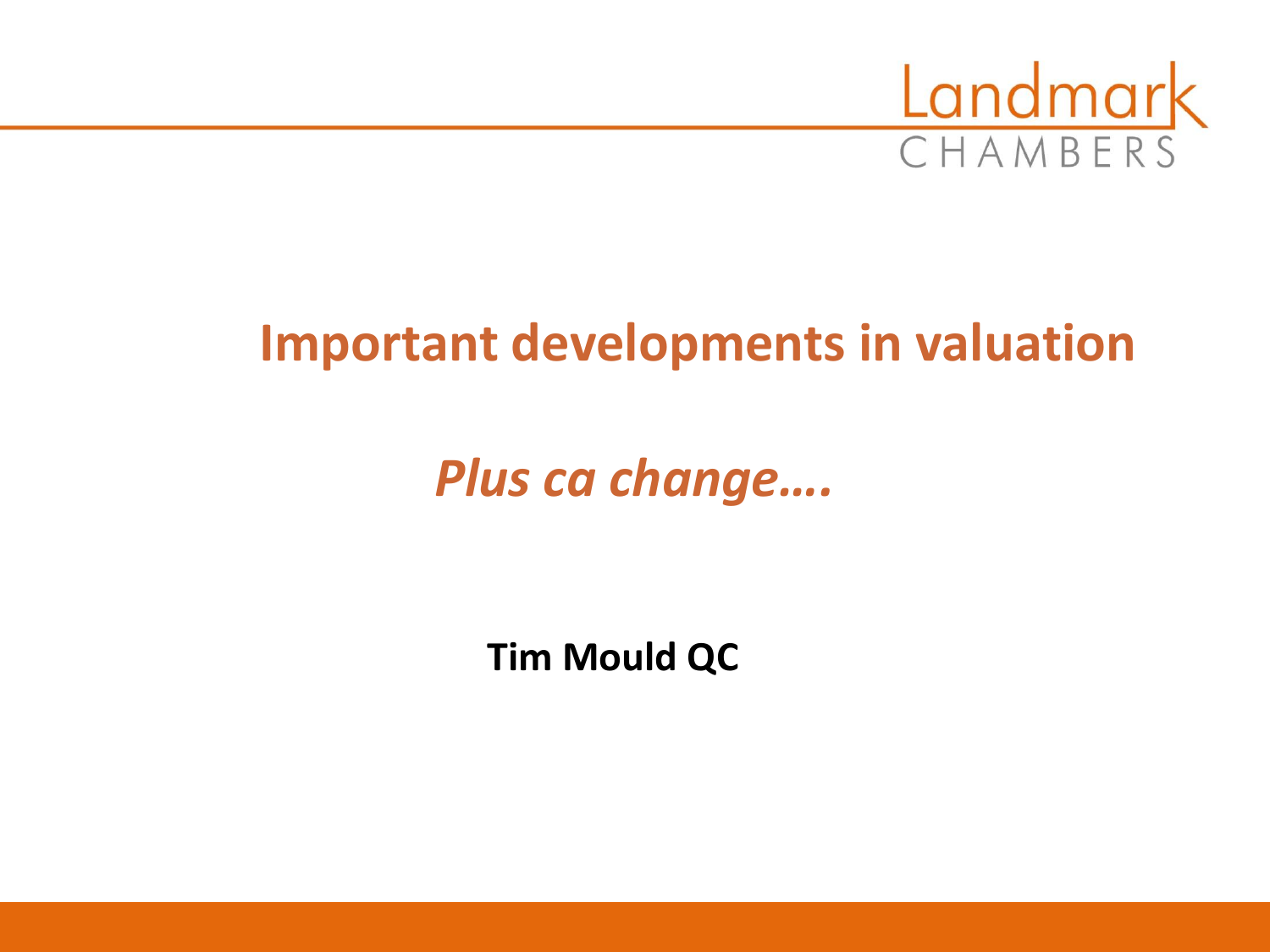- Rates seeks a standard by which every hereditament in the country can be measured in relation to every other hereditament.
- It is not seeking to establish the true value of any particular hereditament, but rather its value in comparison with the respective values of the rest.
- The selected standard of comparison is annual letting value.

Dawkins v Ash Bros & Heaton Ltd [1969] 2 AC 366, 381.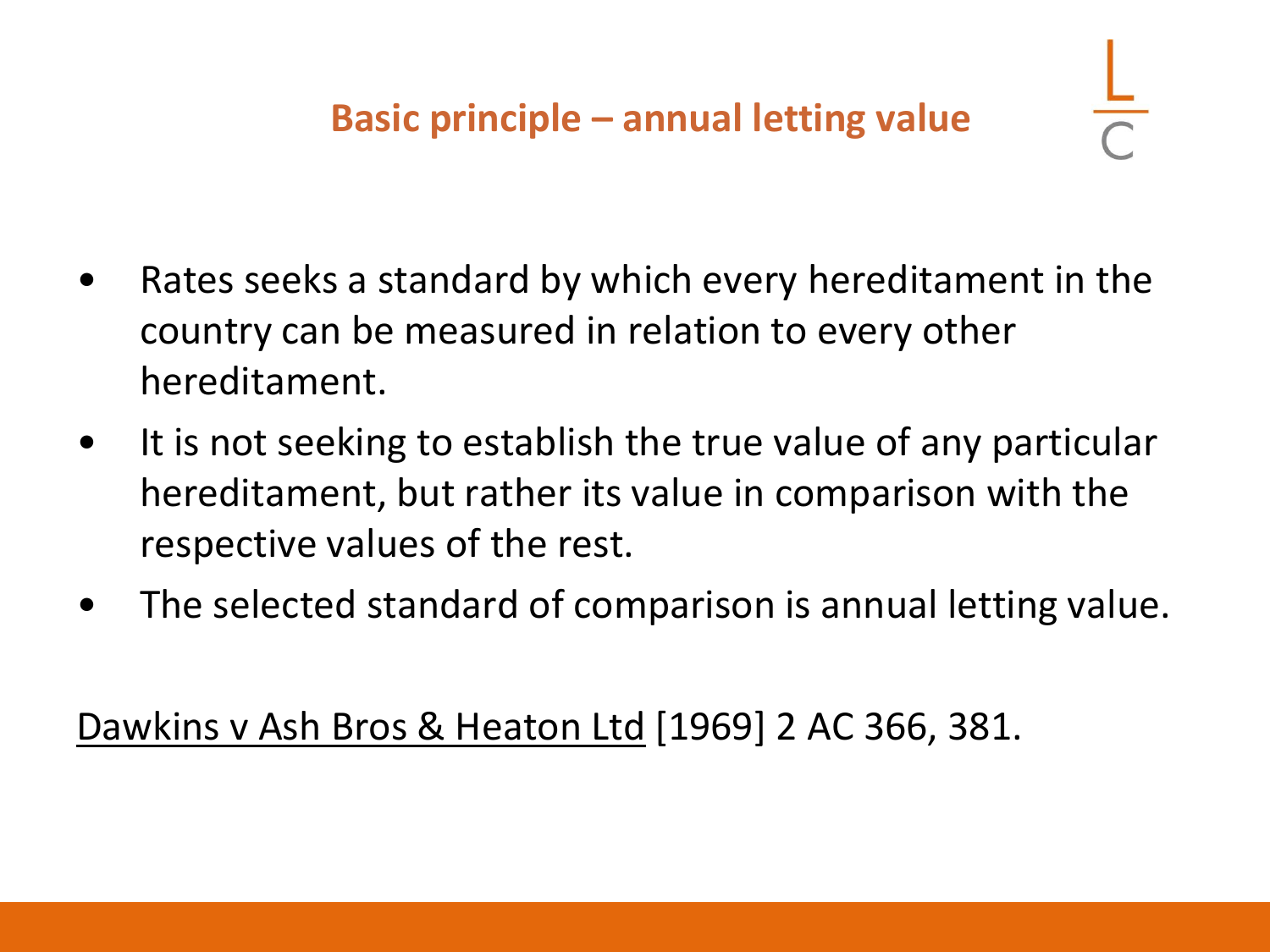## **The statutory hypothesis**

- A hypothetical tenancy from year to year.
- Introduced by the Parochial Assessments Act 1836.
- Local Government Finance Act 1988 schedule 6 para 2(1)

*The rateable value of a non-domestic hereditament shall be taken to be an amount equal to the rent at which it is estimated the hereditament might reasonably be expected to let from year to year…..*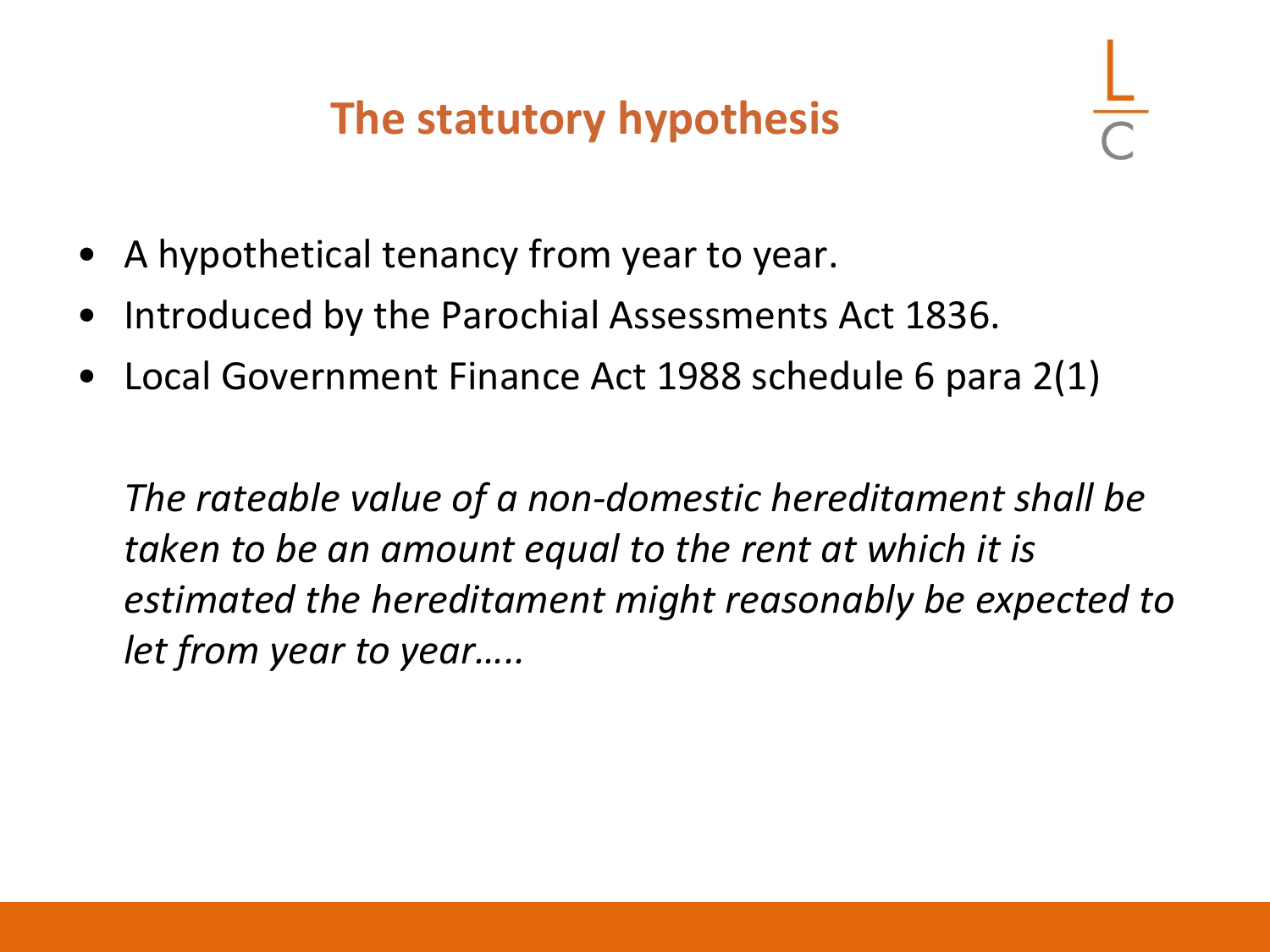…*it is in respect of his occupation that the rate is levied, and the standard in the Act is nothing but a means of finding out what the value of that occupation is for the purposes of the assessment.*

*Port of London Authority v Orsett Union [1920] AC 273, 305*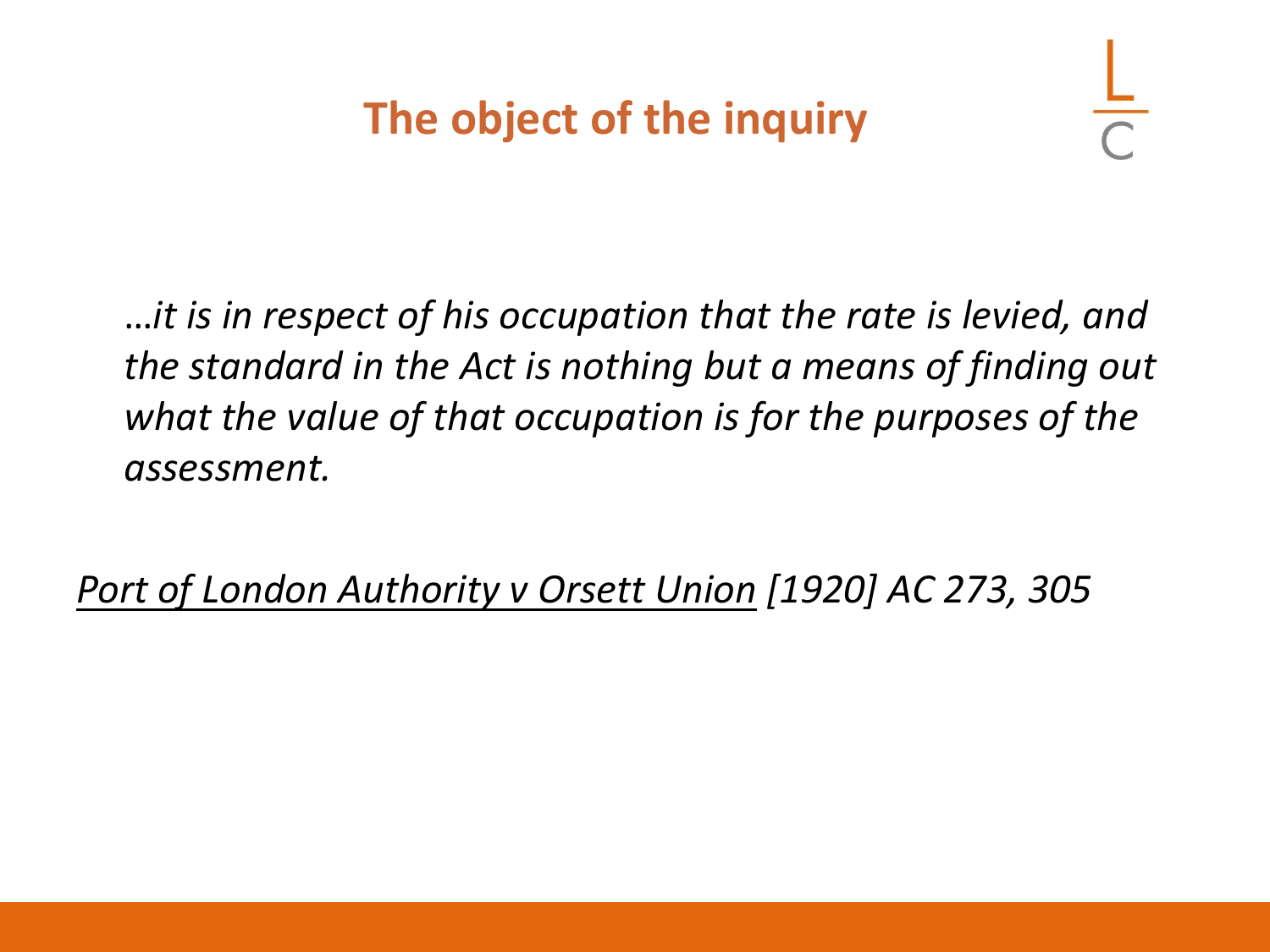## **The reality principle**

- Although the tenant is imaginary, the conditions in which his rent is determined cannot be imaginary.
- They are the actual conditions affecting the hereditament at the time when the valuation is made.

Poplar Assessment Committee v Roberts [1922] AC 93, 98

*…one only excludes the human realities to a limited and necessary extent since it is only the human realities that give any value at all to the hereditament.*

Dawkins @ 381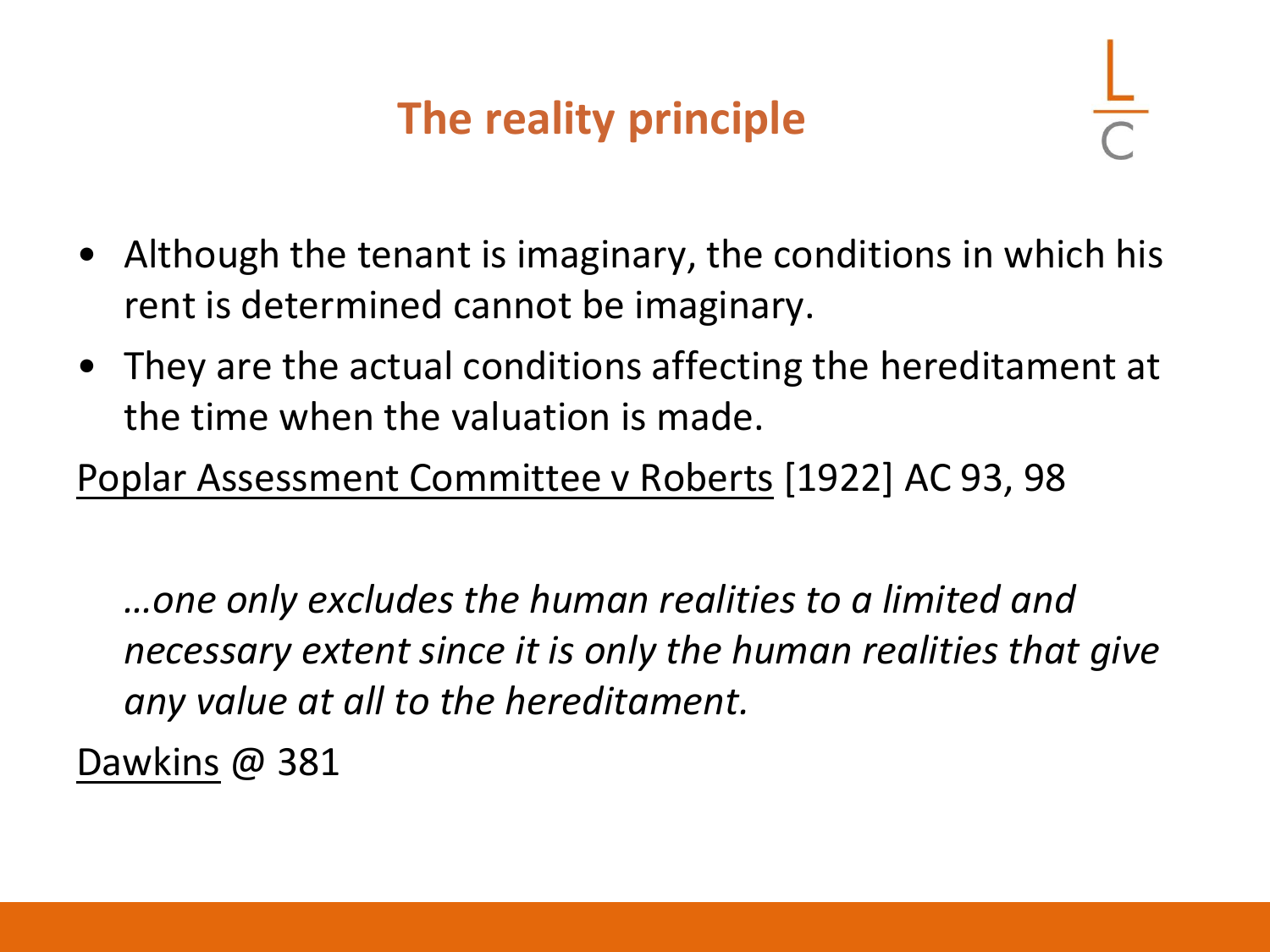### **The hereditament**

#### • Orsett Union @ 305

*The actual hereditament of which the hypothetical tenancy is to be determined must be the particular hereditament as it stands, with all its privileges, opportunities and disabilities created or imposed either by its natural position or by the artificial conditions of an Act of Parliament.*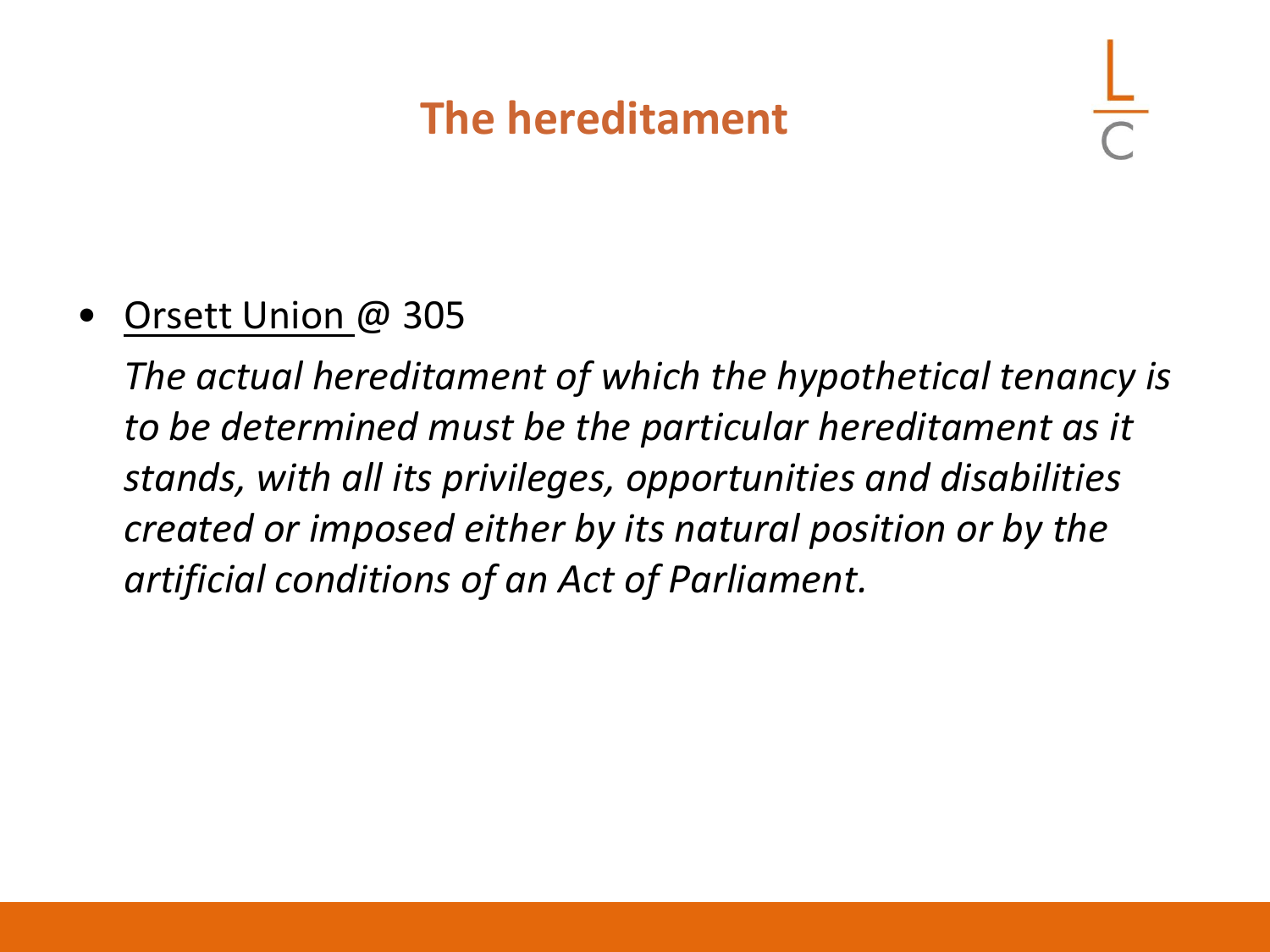- Immediately before the tenancy begins the hereditament is in a state of reasonable repair (but excluding any repairs which a reasonable landlord would consider uneconomic) .
- All process machinery has been removed and is to be disregarded.
- The hereditament is vacant and to let.
- Matters affecting the physical state or physical enjoyment of the hereditament, and the mode or category of its occupation, are to be assumed to be as they were as at the material day.
- Other LGFA schedule 6 paragraph 2(6)(7) assumptions.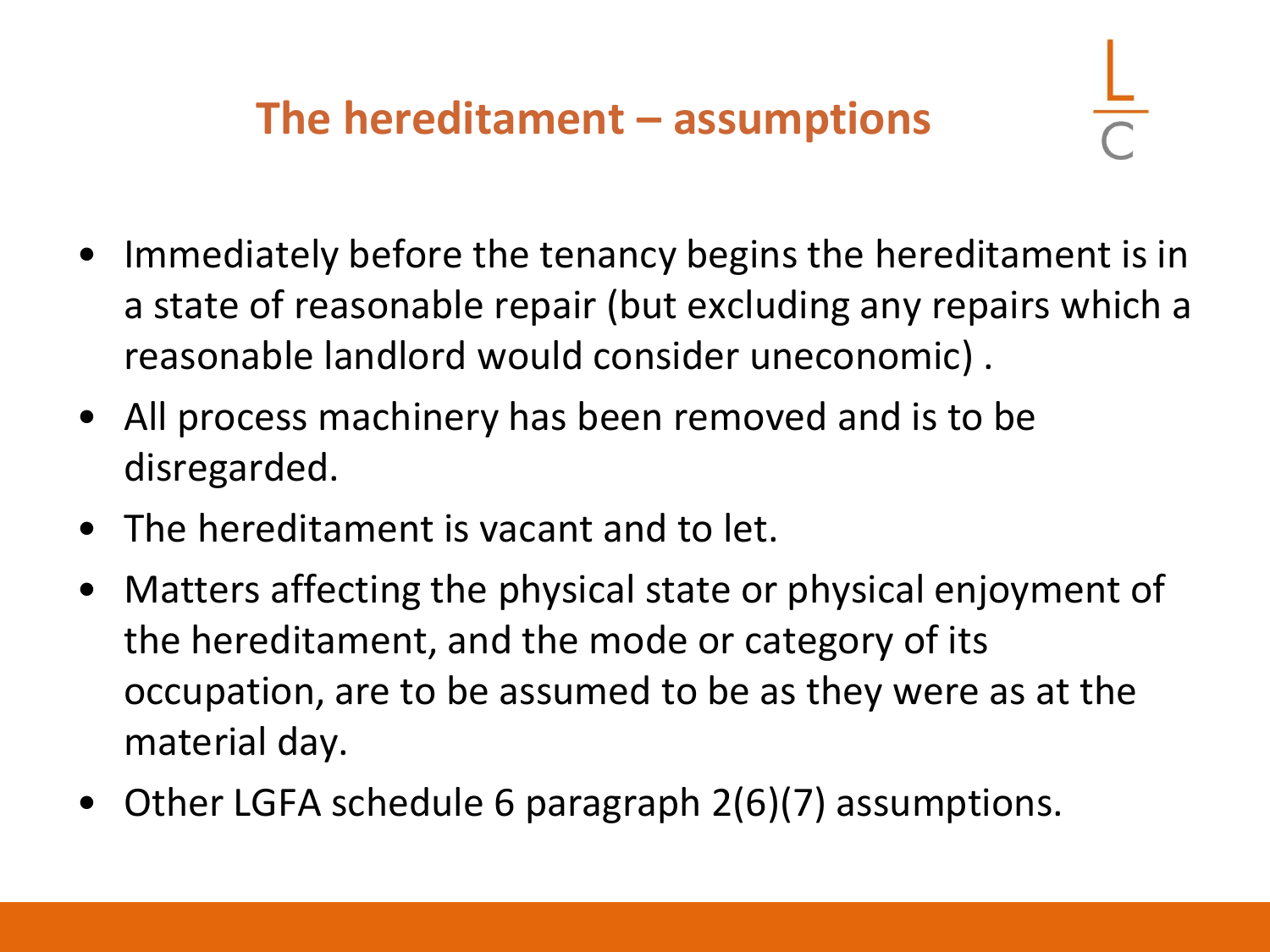## **The hypothetical tenancy - assumptions**

- The tenancy begins on the prescribed valuation date.
- The tenancy is to be on full repairing and insuring terms.
- The tenancy is to be from year to year, with a reasonable prospect of continuance.
- A tenancy from year to year is to be assumed, even in cases in which such a letting would never in fact occur.
- The actual occupier is properly to be regarded as in the market for the tenancy.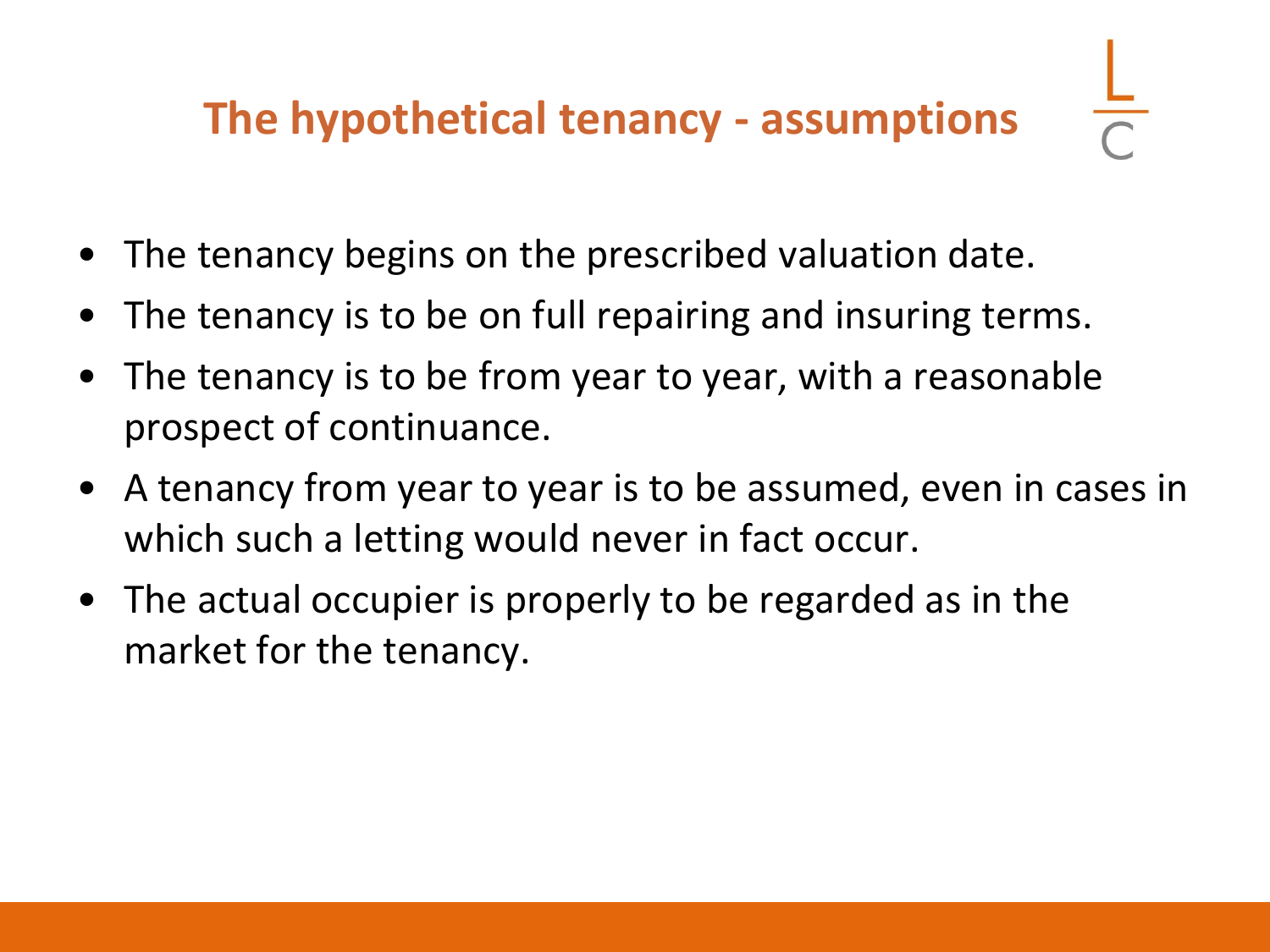• The factors to be taken into account in order to produce equality of rating.

*In weighing up the evidence of value, it is the duty of the valuer to take into consideration every intrinsic quality and every intrinsic circumstance which tends to push the rental value either up or down.*

Robinson Bros (Brewers) Ltd v Houghton & Chester-le-Street Assessment Committee [1937] 2 KB 445, 469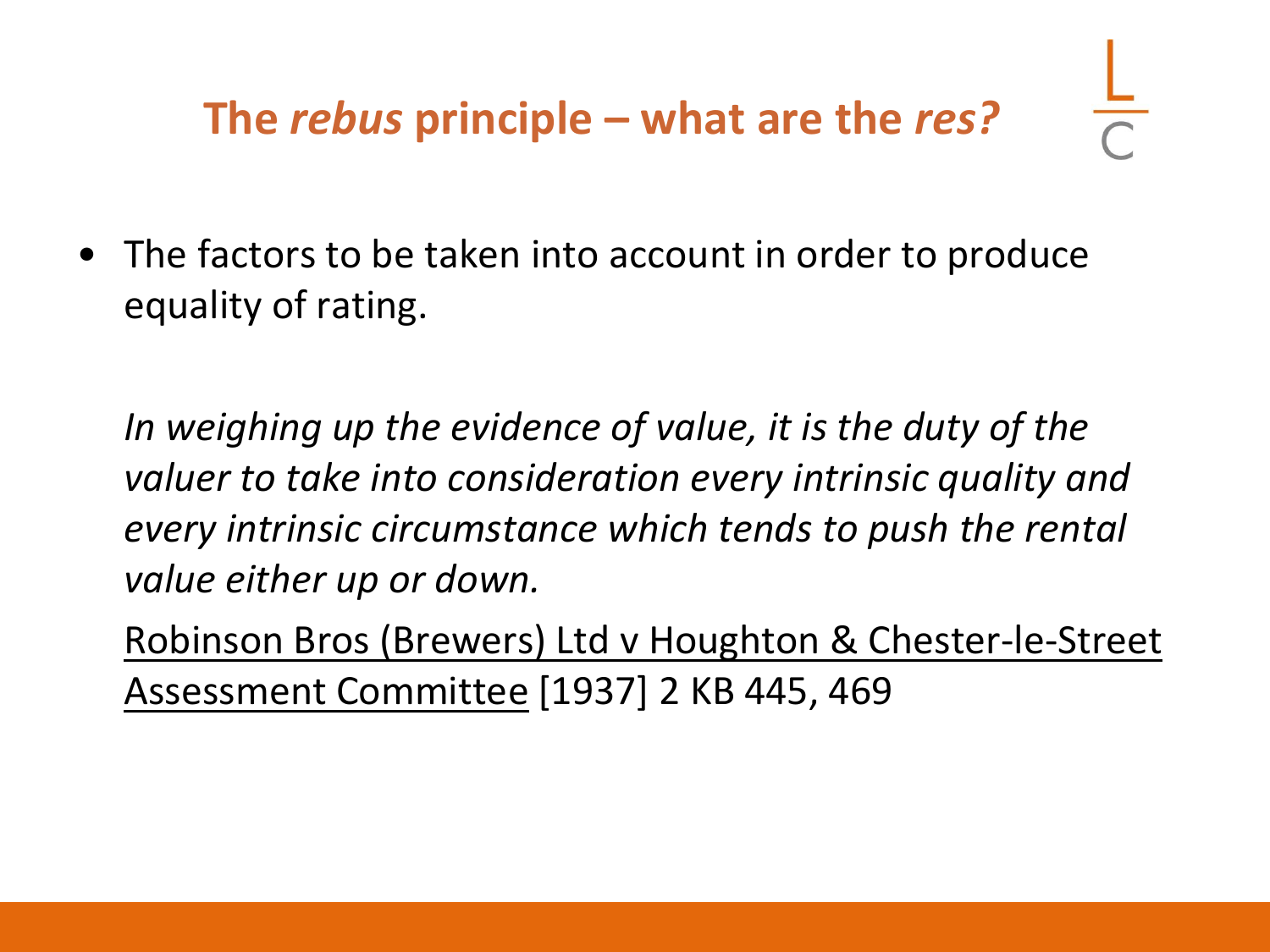### **Accidental and essential characteristics**

*…it would be accidental to the hereditament that its owner intended to pull it down in the near future. For the hereditament might have had a different owner who would not pull it down. So the actual owner's intentions are thus immaterial since it is the hypothetical owner who is being considered.* 

*But when a demolition order is made by a superior power on a hereditament within its jurisdiction different considerations apply. The order becomes an essential characteristic of the hereditament, regardless of who may be its owner or what its owner might intend. That particular hereditament has had branded on its walls the words "doomed to demolition" whatever hypothetical landlord may own it.*

Dawkins @ 382

Black v Oliver [1978] QB 870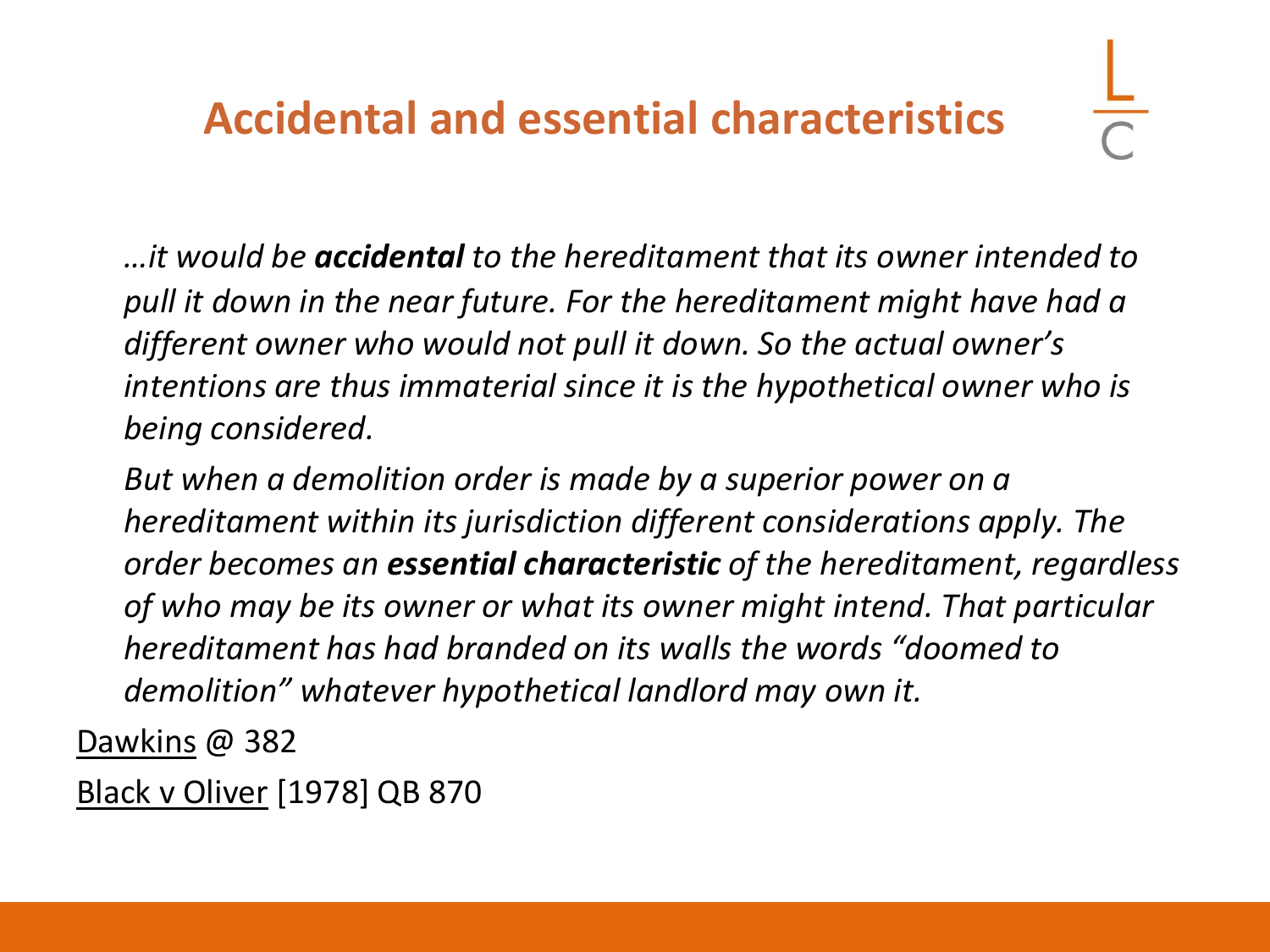### **The duration of the tenancy - Centrica**

*…the concept of the hypothetical tenancy as a tenancy from year to year but one with an indefinite prospect of continuance, requires the valuer…to consider, in the light of all the facts and circumstances, what probable length of time the hypothetical landlord and the hypothetical tenant would attribute to the prospect of continuance…*

*…it is a matter of fact for us in the light of all the circumstances to find what degree of prospect of continuance the hypothetical parties to the tenancy from year to year would be likely to contemplate…*

Hardman (VO) v British Gas Trading Ltd [ 2015] UKUT 0053 (LC) at [158], [161].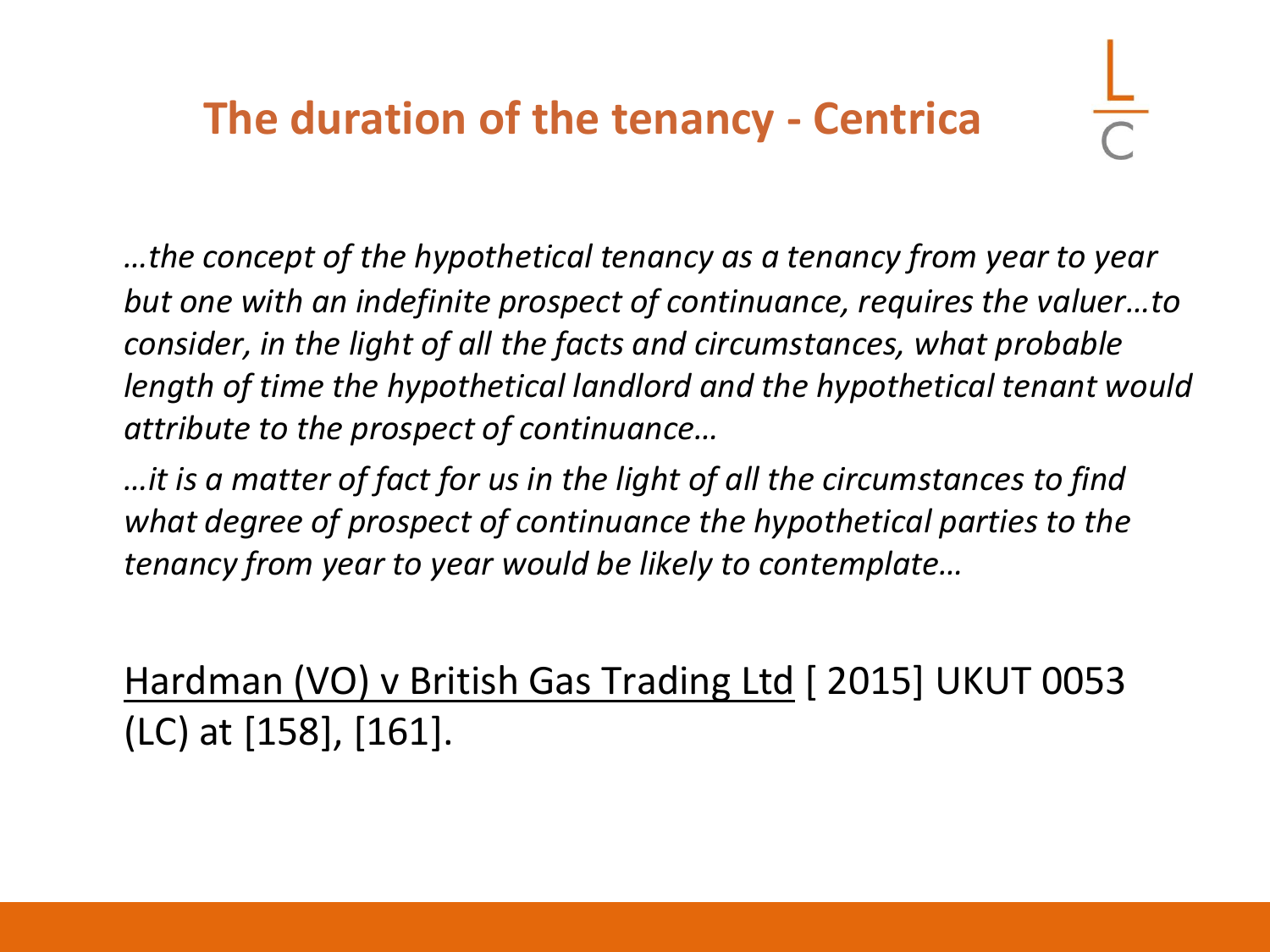- Gas fired power station bought for £99.5M shortly before AVD.
- Purchaser anticipated long term and strategic benefits.
- £Ms of annual profit ascribed to PPS.

UT(LC) held that it was perverse in these circumstances to value on the basis that the tenancy might endure for no longer than 2 years – see [158].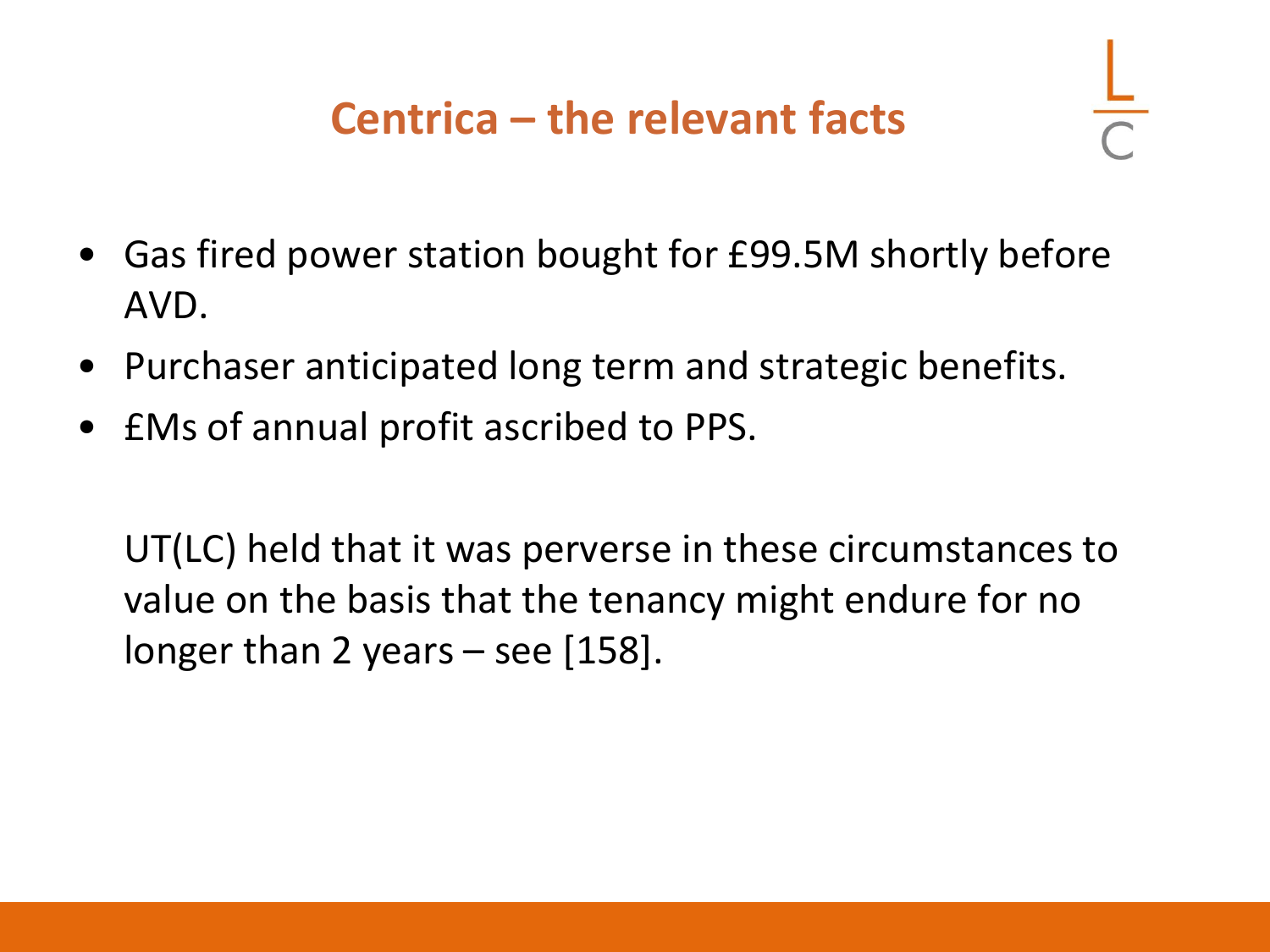## **The nature of the inquiry**

*….the objective being the real value of the actual hereditament, the enquiry is primarily economic and not legal; it is only legal insofar as logical relevance is the measure of legal admissibility… -* Robinson Bros @ 470.

- There are no statutorily prescribed methods of valuation.
- There is no statutorily prescribed bible of valuation evidence.
- Decisions of the VTE and the UT(LC) are not binding.
- Appropriate method or methods of valuation must be determined in the light of the circumstances.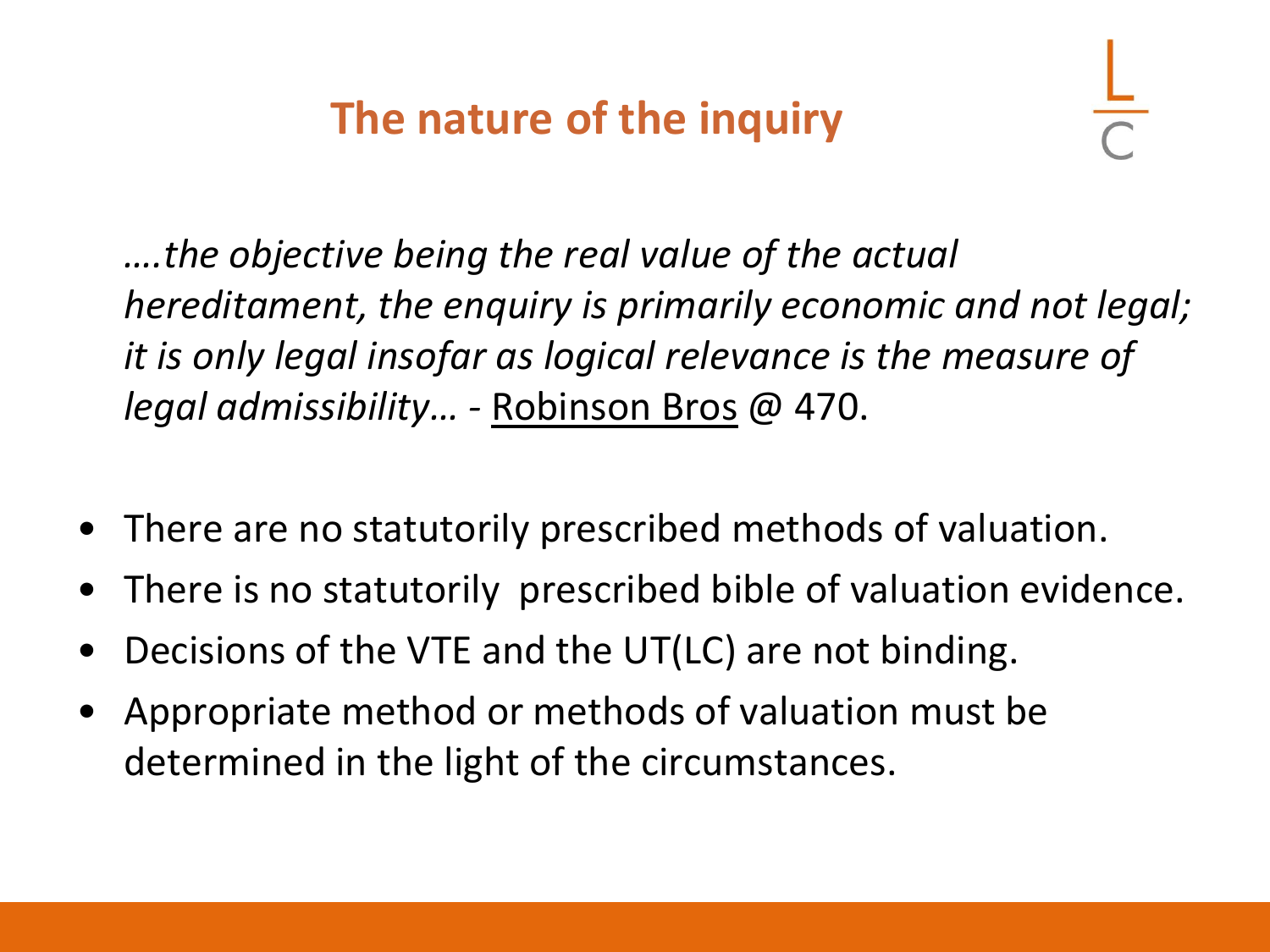**The correct approach to Lotus & Delta** 

#### Lotus & Delta Ltd v Culverwell (VO) [1976] RA 141

*These propositions provide guidance on the usefulness of different types of evidence but they should not be regarded as rules to be followed slavishly. It will be necessary to have regard to relevant evidence of all types, if available, but always with a clear focus on the statutory valuation hypothesis.*

Lamb (VO) v Go Outdoors Ltd [2015] UKUT 0366 (LC) at [39]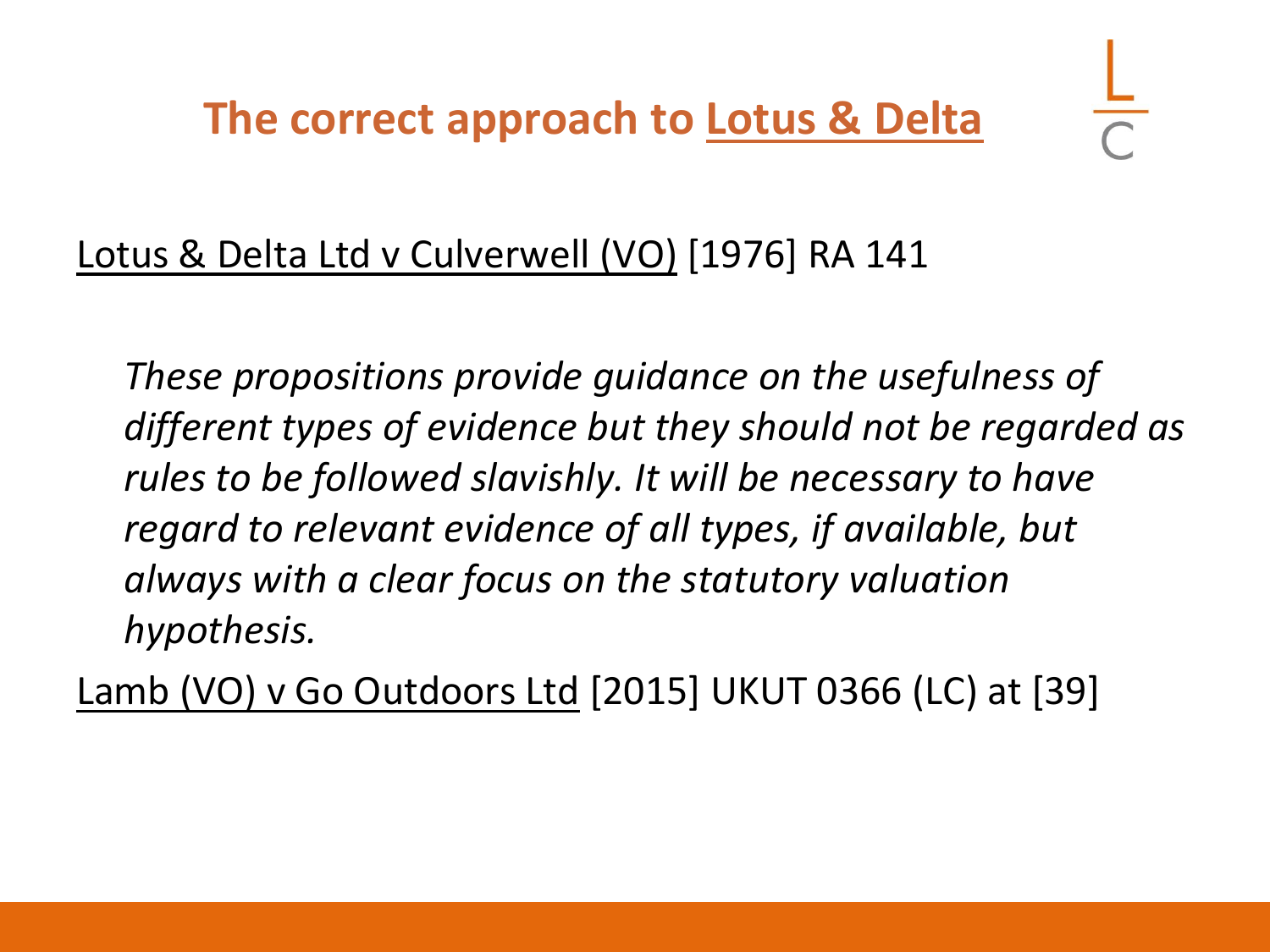## **Stand back and look**

- Remains the touchstone of valuation for rates.
- British Gas Trading at [163] –

*…where a valuer finds that the application of particular method of valuation produces such a result, it would be wise to step back and consider whether or not the result should be tested appropriately by using another method of valuation…*

• Go Outdoors at [84]-[107] is a model example.